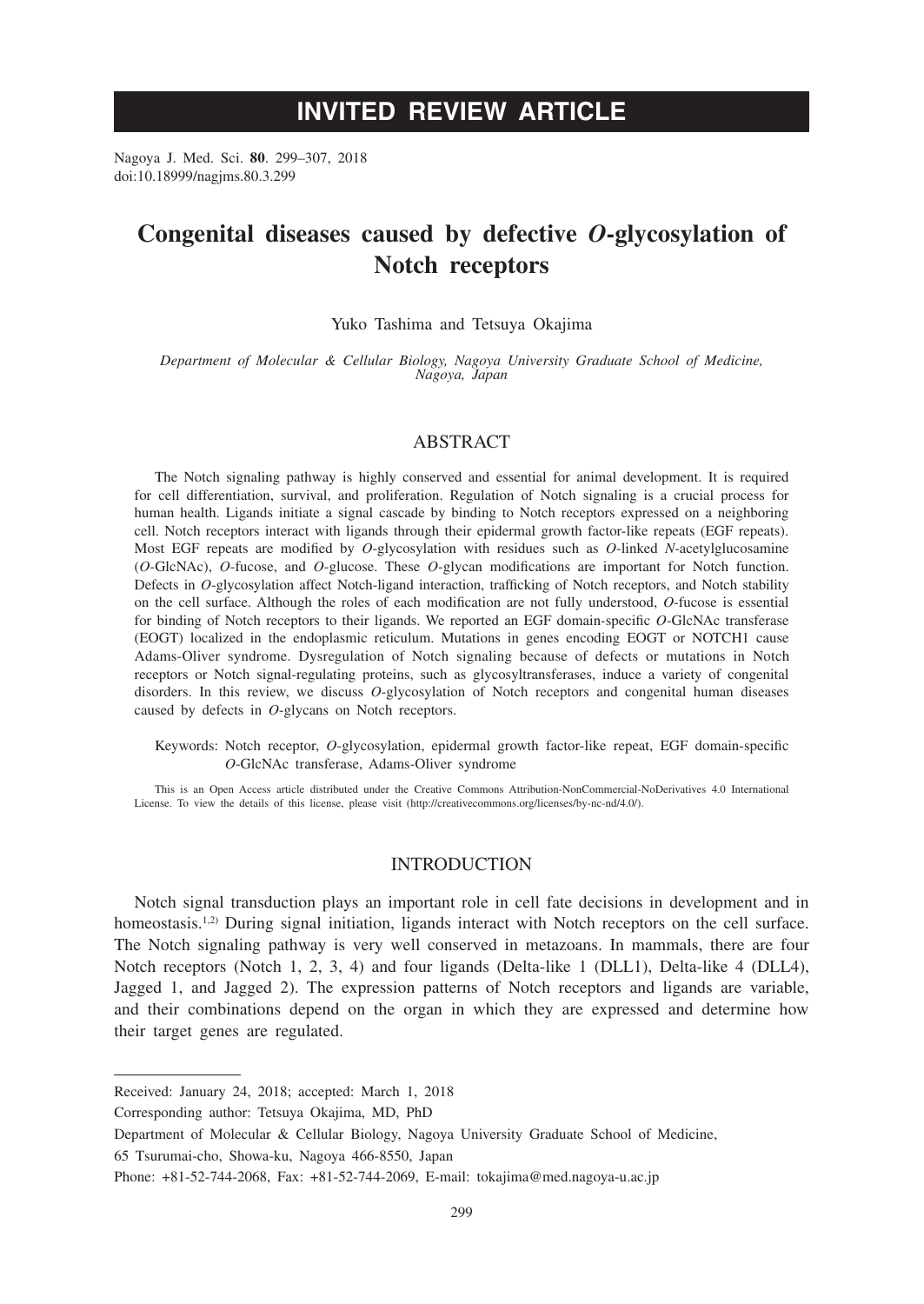

**Fig. 1** Notch signaling pathway (A) Structures of Notch receptors and ligands in mammals. Numbers in the EGF repeats indicate the number of EGF domains in human NOTCH1, Jagged1 and DLL1. ANK, ankyrin repeats; DLL, Delta-like protein; DSL, Delta/Serrate/LAG-2 domain; EGF, Epidermal growth factor; HD, heterodimerization domain; JSD, Jagged Serrate domain; LNR, Lin-Notch repeats; PDZL, PDZ ligand domain; PDZ, post-synaptic density protein; PEST, proline, glutamic acid, serine, and threonine degradation domain; RAM, Rbp-associated molecule domain; SP, signal peptide; TAAD, transactivation domain; TM, transmembrane; vWFC, von Willebrand factor type C domain. (B) Notch activation pathway is illustrated.

Notch signaling begins when ligands bind to Notch receptors (Figure 1B). Internalization of the bound ligands into the signal-sending cell generates a pulling force.<sup>3)</sup> Simultaneously, the Notch extracellular region changes its conformation<sup>4)</sup> to expose a cleavage site for disintegrin and metalloproteinase domain-containing proteins  $(ADAM10)$  or  $ADAM17$ ).<sup>5)</sup> The subsequent cleavage leads to release of the Notch receptor ectodomain and leaves a membrane-tethered extracellular fragment.  $\gamma$ -Secretase cleaves Notch in its transmembrane domain, resulting in release of the Notch intracellular domain (NICD) into the cytoplasm. The NICD translocates into the nucleus to coordinate the expression of target genes. Thus, Notch signaling cascades are well regulated at several stages.

# *O*-GLYCOSYLATION OF NOTCH RECEPTORS

#### *1. Epidermal growth factor-like repeats on Notch receptors*

Both Notch receptors and their ligands are type I integral membrane proteins (Figure 1A). Their most characteristic common structures are epidermal growth factor-like repeats (EGF repeats), contained in their extracellular domains. An individual EGF domain consists of a 30–40-amino acid sequence. These sequences are similar to those of a small growth factor, EGF, which is composed of 53 amino acids.<sup>6)</sup> An EGF repeat contains six conserved cysteine residues that are essential for its three-dimensional structure because they form three disulfide bonds.<sup>6)</sup> EGF repeats are often found in secreted proteins and in the extracellular domains of transmembrane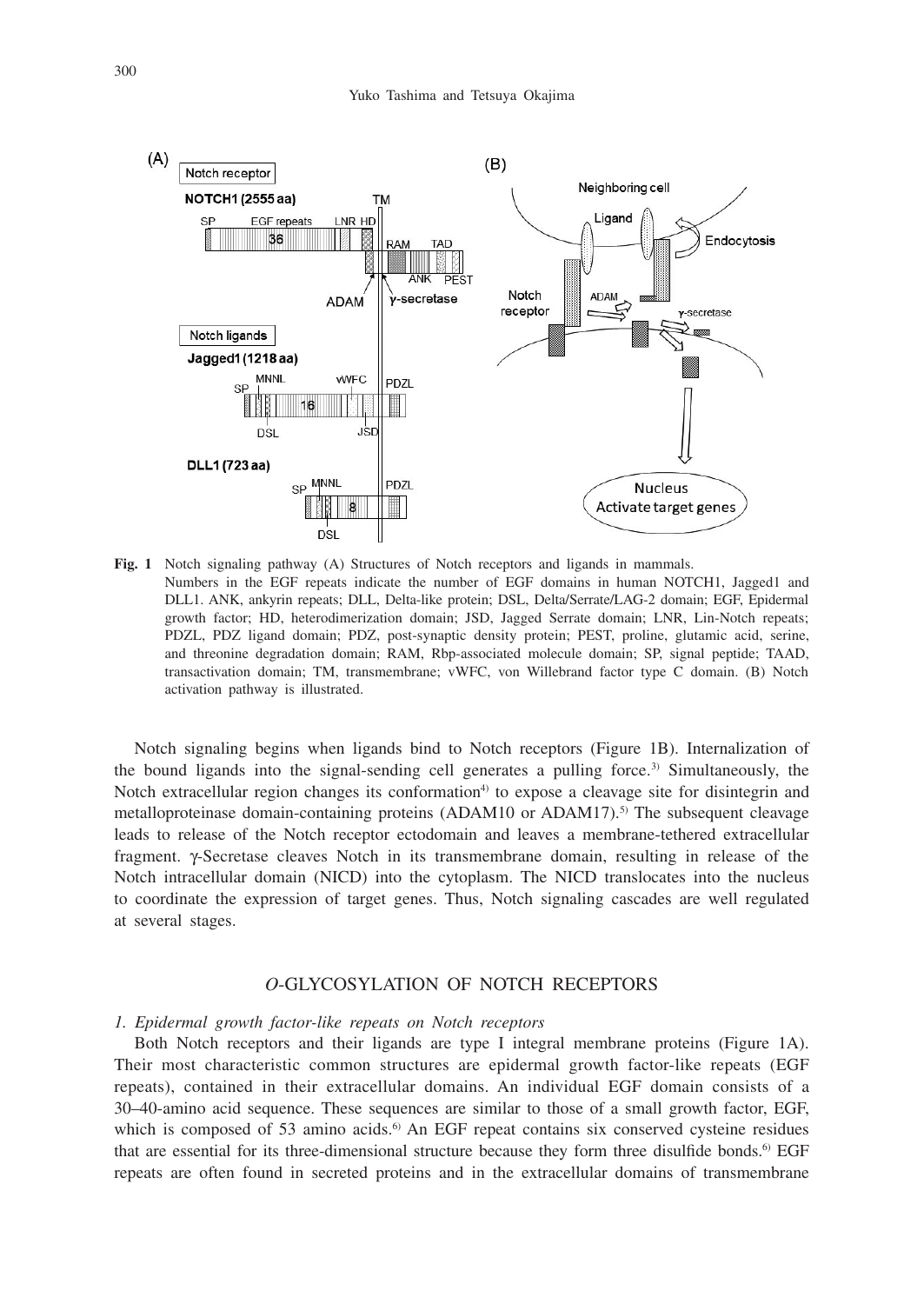

**Fig. 2** *O*-Glycosylation found on Notch EGF repeats in mammalian cells. (A) The structures of *O*-linked glycans found in mammalian Notch receptors are illustrated with each consensus sequence. C1 and C2 are the first and second conserved cysteine residues of the individual EGF domains, respectively. C3-C6 are represented in a similar manner. The consensus sequence for *O*-GlcNAc modification has not been defined, but was predicted to be C5XX(G/P/S)(Y/F/W)(T/S). Mutations in POFUT1 or POGLUT1 cause Dowling–Degos disease, whereas mutations in EOGT cause Adams-Oliver syndrome. The solid black line indicates the basic linkage in the *O*-glycan, whereas the thin gray line indicates the linkage once extension occurs. (B) Glycosylation sites on EGF repeats in the extracellular domain of mouse Notch1 receptors expressed in HEK293T cells were determined by mass spectrometry<sup>59)</sup>: *O*-Fucose (triangle), *O*-Glucose (circle), *O*-GlcNAc (square).

proteins. The major functions of EGF repeats are protein-protein interactions and trafficking.

Notch receptors possess 34–36 EGF repeats; there are far fewer in Notch ligands.<sup>1)</sup> For instance, human DLL4 contains 8 EGF repeats and human Jagged1 contains 16 EGF repeats. A large number of EGF repeats would make the three-dimensional structure quite complex. Notch receptors may use this to their advantage to protect the cleavage site, via a long domain consisting of many EGF repeats, during their maturation before Notch-ligand interaction.

Notch EGF11-12 is essential for interactions with both the DLL and Jagged ligands. Notch EGF11-13 is important for binding to DLL4, and Notch EGF8-12 is required for binding to Jagged1.7) Some Notch EGF repeats, not including EGF8-14, can bind calcium, which is required for their structural characteristics and protein-protein interactions. The roles for other EGF repeats are currently not well understood.

### *2. O-Glycans found on Notch receptors*

The EGF repeats of Notch receptors are modified with a variety of glycans. These modifications include an *N*-glycan and three types of *O*-glycans that are initiated by *O*-fucose, *O*-glucose, or *O*-*N*-acetylglucosamine (GlcNAc) (Figure 2A). EGF repeats in the extracellular domain of mouse Notch receptors have been widely analyzed by mass spectrometry and most glycosylation sites have been thoroughly examined.<sup>8-10, 30, 59)</sup> Their consensus sequences for the addition of one or more specific *O*-glycans have been identified (Figure 2B). *O*-Glycans play important roles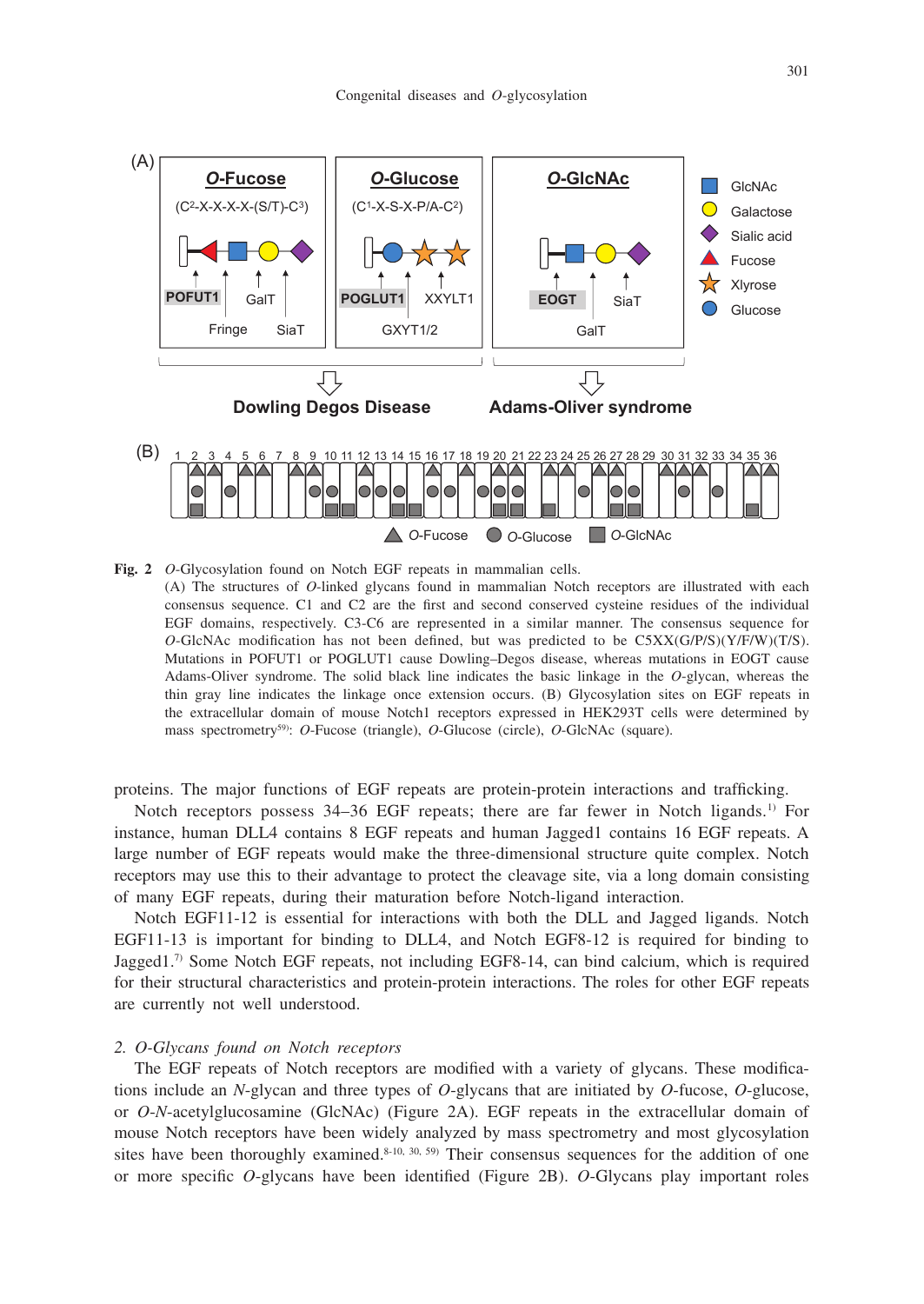in the functions of Notch receptors. Both types of *O*-glycans regulate the transduction level of Notch signaling.11) Loss of *O*-fucose decreases binding of Notch ligands to Notch receptors and thus reduces Notch signaling,12) whereas loss of *O*-glucose compromises Notch signaling without affecting Notch-ligand binding.13)

## *3. O-Fucose and POFUT1*

*O*-fucose modification of a Notch receptor was first discovered in a human urine sample in the 1970s, and later found on Notch EGF repeats from mice.<sup>14)</sup> The gene responsible for transferring *O*-fucose in mammals was identified as *POFUT1*, which encodes endoplasmic reticulum (ER)-localized soluble GDP-fucose protein *O*-fucosyltransferase 1 (POFUT1).15,16) The *Drosophila* homolog was named *O*-fut1.17) Importantly, POFUT1 adds *O*-fucose only to properly folded EGF repeats.15,18) Although consensus sequences for fucosyltransferases have been found in over 100 animal proteins,19) few of these proteins are *O*-fucosylated. For examples, urokinase plasminogen activators, which are proteolytic enzymes in fibrinolysis, are modified with *O*-fucose.

POFUT1 is required for Notch signaling. Loss of POFUT1 in mice is embryonic lethal because of a global loss of Notch signaling activity.20) Conditional loss of POFUT1 results in a phenotype very similar to that of conditional loss of *Rbpj*. 21) Previous reports suggested that *O*-fucosylation by POFUT1 is essential for Notch receptor function. In contrast, *O*-fucose observed in Notch ligands does not appear to be essential. *Drosophila POFUT1* (*Ofut1*) is not required for the function of ligands expressed in signal-sending cells.17) Similarly, mutations of *O*-fucosylation sites on DLL4 cause its intracellular accumulation, but it can still activate Notch signaling in neighboring cells.22) However, an *O*-fucosylation-defective DLL3 mutant failed to function *in*   $vivo$ , but the molecular mechanism has not yet been clarified.<sup>23)</sup>

In *Drosophila*, OFUT1 plays roles not only as a fucosyltransferase, but also as a chaperone to promote the folding of Notch and its exit from the  $ER<sup>24</sup>$ . This non-enzymatic role of OFUT1 is important in flies grown at low temperatures.<sup>25)</sup> However, such activity has not been observed for POFUT in mammalian cells.

## *4. O-Glucose and POGLUT1*

Nearly 30 years ago, *O*-glucose was discovered on EGF repeats of the bovine blood coagulation factors VII and IX.26) *O*-Glucose is attached to serine residues, then an elongated glycan is formed by addition of xylose. Currently two elongated forms have been identified, xylose-glucose and xylose-xylose-glucose.  $O$ -Glucose has been reported in mouse Notch1,<sup>14)</sup> Notch2,<sup>25)</sup> and *Drosophila* Notch.<sup>13)</sup> Not all consensus sequences in mammalian Notch1 are efficiently glucosylated.10) The efficiency of *O*-glycosylation is affected by the folding status of the EGF repeat and the amino acids near the consensus sequence.<sup>18)</sup>

The first *O*-glucosyltransferase to be identified was Rumi in *Drosophila*. 27) Its mammalian homolog is designated *O*-glucosyltransferase I (POGLUT1). POGLUT1 is a soluble protein with a lysine-aspartic acid-glutamic acid-leucine motif that prevents secretion from the ER. Defects in *Drosophila* Rumi diminish Notch signaling in a temperature-dependent manner by affecting ADAM-dependent cleavage.13,27) In mammalian cells, *O*-glucose is required for activation of Notch signaling, although defects in POGLUT1 do not affect the binding of ligands to Notch receptors.<sup>13)</sup> The exact function of *O*-glucose modification is not well established, although its role has been discussed in terms of proper transport of the Notch receptor and quality control in the ER.<sup>18)</sup>

#### *5. O-GlcNAc and EOGT*

A decade ago, our group discovered *O*-GlcNAc on EGF20 by detecting *O*-glycans on the extracellular domain of *Drosophila* Notch using anti-*O*-GlcNAc antibodies (CDT110.6).28) Until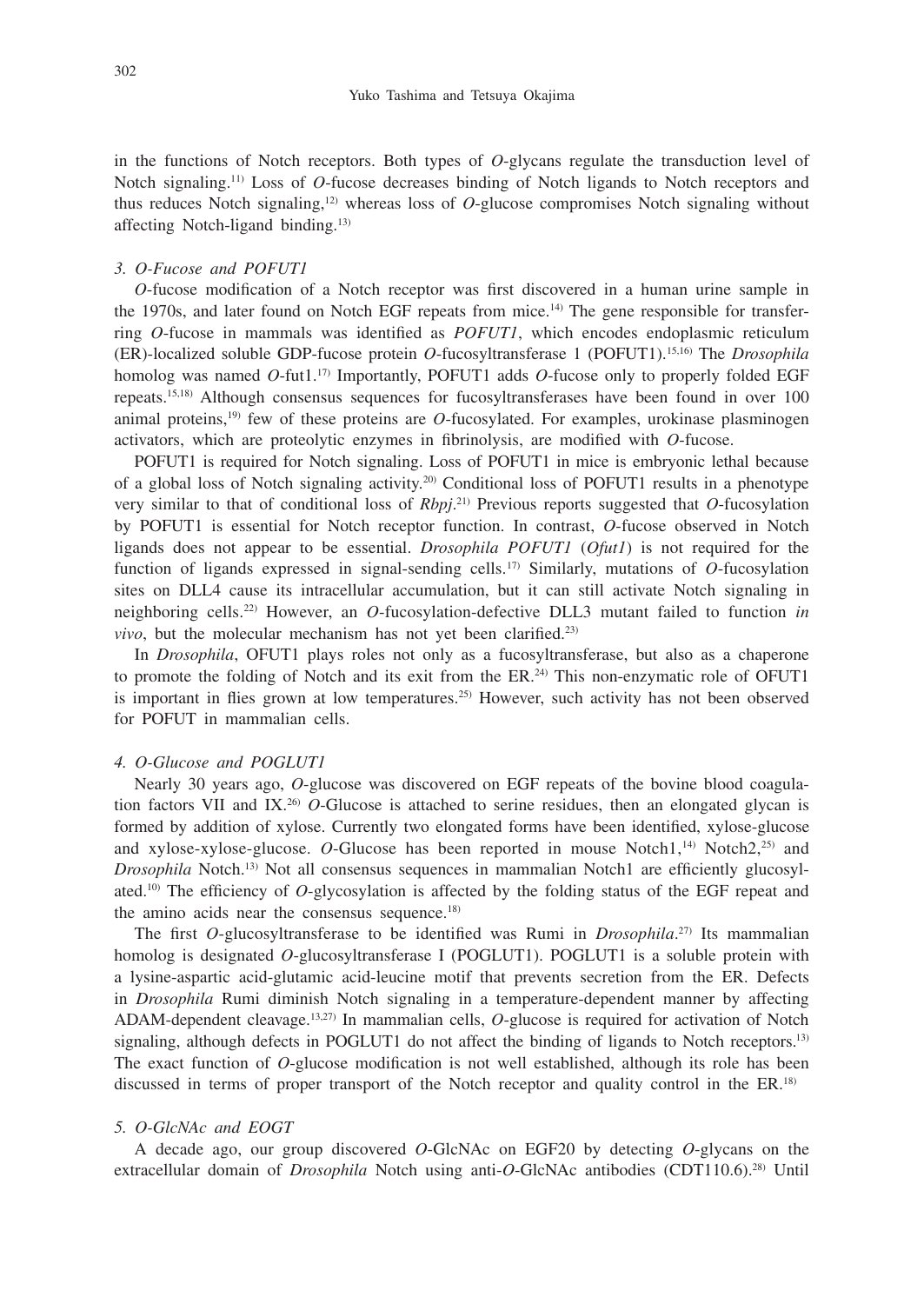this report, *O*-GlcNAc modification had not been detected for secreted or membrane proteins, but only for cytoplasmic or nuclear proteins. Later, *O*-GlcNAc modifications of the EGF repeats of other proteins such as *Drosophila* Delta, Serrate, and Dumpy were reported.28,29)

The gene responsible for extracellular *O*-GlcNAcylation of *Drosophila* EGF repeats was identified as *Eogt* by the Okajima group.29) *Eogt* encodes an ER-localized EGF domain-specific *O*-GlcNAc transferase (EOGT) which is expressed in various tissues of mice.30)

Mutations in *Eogt* did not show the characteristic phenotypes observed in *Drosophila* Notch mutants.29) Recently, mutations in *EOGT* were detected in patients with autosomal recessive Adams-Oliver syndrome (AOS).<sup>31,32)</sup> AOS is a rare congenital disorder characterized by aplasia cutis congenita and terminal transverse limb defects.33,34)

Our group further evaluated the mechanism of AOS and recently reported that Notch in *EOGT*-deficient cells exhibited decreased binding to DLL1 or DLL4. In contrast, binding to JAG1 was not affected. We introduced mutations into the *O*-GlcNAc sites of mouse Notch1, which resulted in decreased binding with DLL4. Our group suggested that EOGT functions in retinal angiogenesis by regulating Notch signaling in endothelial cells.29)

## CONGENITAL DISORDERS CAUSED BY DYSREGULATION OF *O*-GLYCOSYLATION OF NOTCH RECEPTORS

#### *1. Human diseases caused by mutations in Notch-related proteins*

Mutations in genes encoding Notch-related proteins, such as Notch receptors, ligands, and glycosyltransferases, lead to variety of congenital disorders.35) For example, in humans, mutations in *NOTCH2* or *JAGGED1* cause Alagille syndrome, an autosomal dominant disorder characterized by abnormal development of the liver, eyes, kidney, pancreas, heart, vascular system, skeleton, or face.36,37) Mutations in *NOTCH3* cause autosomal dominant cerebral arteriopathy and leukoencephalopathy, resulting in defects in small cerebral arteries and leading to subcortical infarcts and white matter damage.<sup>38)</sup> In this review, we focus on human diseases caused by mutations in *O*-glycosyltransferases that modify Notch receptors and Notch-related proteins. Mutations in *POFUT1* or *POGLUT1* cause Dowling–Degos disease, whereas mutations in *EOGT* causes AOS (Figure 2A). Interestingly, these diseases are tissue-specific with no apparent overlap. The status of *O*-glycan protein modifications may account for these diseases.

#### *2. Dowling-Degos Disease*

Dowling–Degos disease (DDD) is a rare autosomal dominant form of a reticulate pigmentary disorder. DDD causes postpubertal reticulate hyperpigmentation including small hyperkeratotic dark-brown papules.<sup>39)</sup> This hyperpigmentation is progressive and mainly affects flexures.

Initially, Keratin 5 (*KRT5*) was identified as a causative gene because its mutation was found in DDD patients from two families. However, *KRT5* mutation was absent in some affected individuals. By genome-wide linkage analysis and exome sequencing, the Yao group reported a nonsense mutation (p.Glu144\*) and a heterozygous deletion mutation (p.Lyc161Sefs\*42) in *POFUT1*. 40) Decreased expression of *POFUT1* in HaCaT cells resulted in down-regulation of Notch1, Notch2, HES1 (a downstream target of Notch signaling), and KRT5.<sup>40)</sup> In addition, they found nine different heterozygous mutations in *POGLUT1* from 13 patients, which included a nonsense mutation located at the beginning of the POGLUT1 protein (p.Trp4\*) and point mutations  $(p.R279W)$ <sup>40)</sup> Thus, partial loss of POFUT1 or POGLUT1 activity causes DDD.

In contrast, heterozygous mice with mutations in *Pofut1* or *Poglut1* did not show the skin defects observed in human patients of DDD.<sup>20,40</sup> Thus, it is possible that proteins besides Notch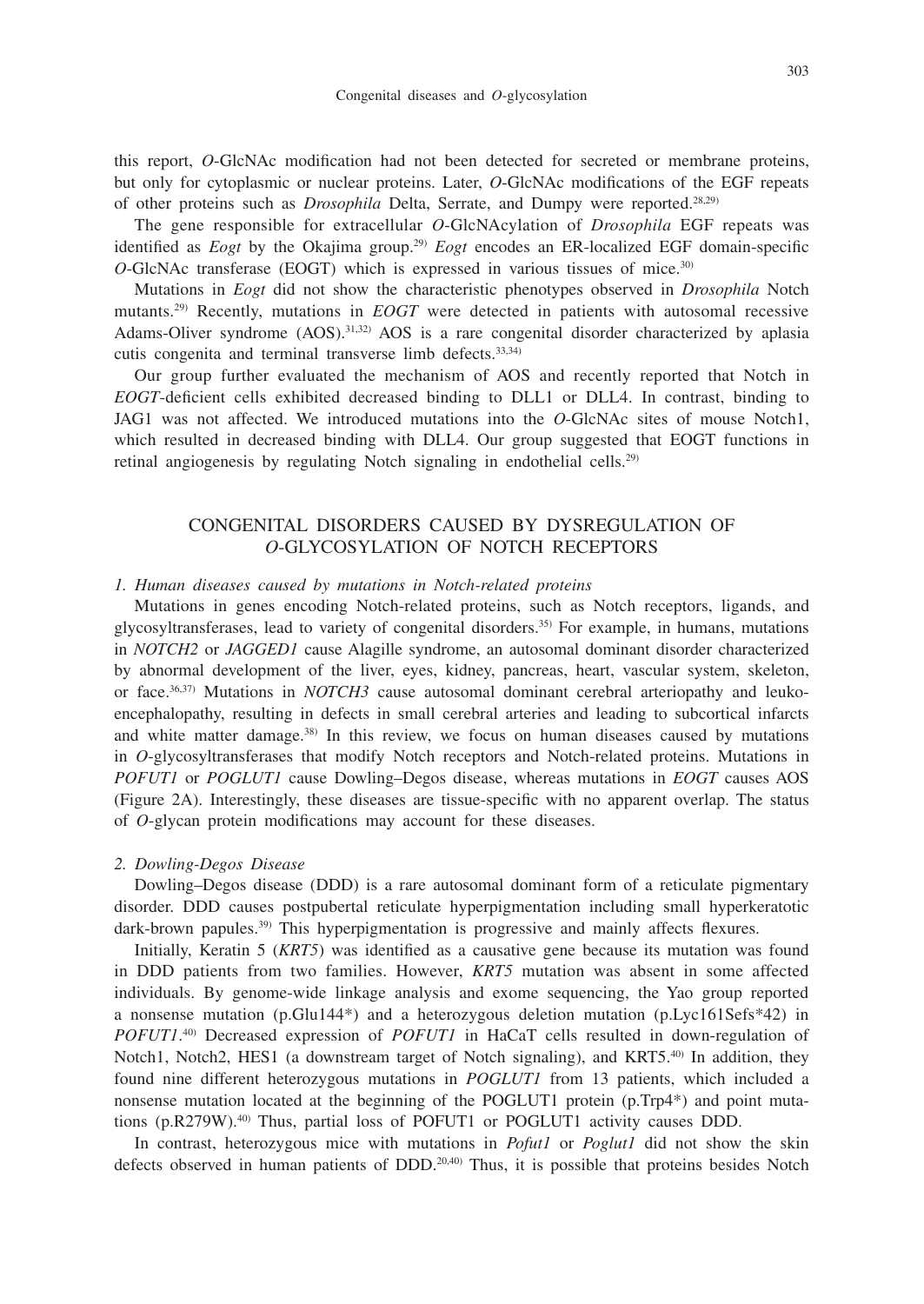receptors play a role in DDD.<sup>41)</sup> Future studies are needed to clarify these points.

#### *3. Adams-Oliver syndrome*

The most characteristic feature of AOS is aplasia cutis congenita with terminal transverse limb defects.42) Patients show absent or scarred skin on their thin skulls. In addition, central nervous system anomalies or congenital heart defects are observed in  $23\%$  of AOS patients.<sup>42)</sup>

In 1945, Clarence Oaul Oliver and Forrest H. Adams reported a patient with anomalies in both feet and one hand, and a denuded surface of the scalp on the thin skull.43) Three generations of family members had similar symptoms, suggesting that this disease is inherited.<sup>43)</sup>

Currently, six mutated genes have been found in AOS patients: *ARHGAP31*, 43) *DOCK6*, 45)  $EOGT$ <sup>31)</sup> *RBPJ*,<sup>46</sup>) *NOTCH1*,<sup>47,48</sup> and *DLL4*.<sup>44,49</sup>) Among them, loss-of-function mutations in *EOGT* and *DOCK6* were identified in patients with an autosomal recessive AOS.31) Homozygous mutations in *EOGT* were identified in three blood-related families with AOS.<sup>45)</sup> Homozygous mutations in *DOCK6* were identified in two blood-related families with AOS.31) *DOCK6* encodes a regulator of the Rho GTPase family, including CDC42 and Rac1, and is required for angiogenesis in hepatic microvascularization.50) Interestingly, 28% of AOS patients with *DOCK6* mutations are sporadic, as there are no familial probands.42) Cardiac defects are more frequently seen in AOS patients with *NOTCH1* mutations compared with patients having *ARHGAP31* or *DOCK6* mutations.42)

In contrast, autosomal dominant mutations in *ARHGAP31* were observed in two families.<sup>51)</sup> *ARHGAP31* encodes a GTPase-activating protein for Rac1 and Cdc42. ARHGAP31 regulates cycles of two forms of Ras-related C3 botulinum toxin substrate 1 (RAC1) between active GTP-bound and inactive GDP-bound forms. Mutation of *ARHGAP31* resulted in constitutive GAP activity and consequent decreased Cdc42 signaling. In addition, autosomal dominant mutations in *RBPJ*, encoding recombination signal binding protein for the immunoglobulin kappa J region, were detected in two independent kindreds with autosomal dominant AOS.<sup>46)</sup> For DLL4, the mutations were reported as four non-familial probands, five familial probands, and 13 family members with clinical symptoms, among 91 families with AOS.44)

It is important to recognize that two distinctive gene families are responsible for AOS. Mutations in *EOGT*, *RBPJ*, *NOTCH1*, and *DLL4* in the patients suggest that an impaired canonical Notch signaling pathway is associated with AOS. In contrast, loss-of-function mutations for *DOCK6* or gain-of-function mutations for *ARHGAP31* cause decreased Rac1/Cdc42 signaling. Further investigation of the contribution of disrupted canonical Notch signaling or Rac1/ Cdc42 signaling to the abnormalities in these patients will aid understanding of the molecular pathogenesis of AOS.

#### *4. Cancers*

Breast cancers and their association with Notch signaling have been thoroughly studied.<sup>52)</sup> It has been reported that different types of cancers exhibit changes in the expression level of glycosyltransferase genes including *POFUT1*, *POGLUT1*, or *Fringe*. 53) The expression level of *POGLUT1* is elevated in brain tumors, hepatocellular carcinoma, colorectal cancers, and oral squamous cell carcinoma.54-56) An increase in *POGLUT1* expression is observed in primary acute myelogenous leukemia and T-cell acute lymphoblastic leukemia.57) The roles of *POFUT1* and *POGLUT1* in initiating or supporting cancers require further examination.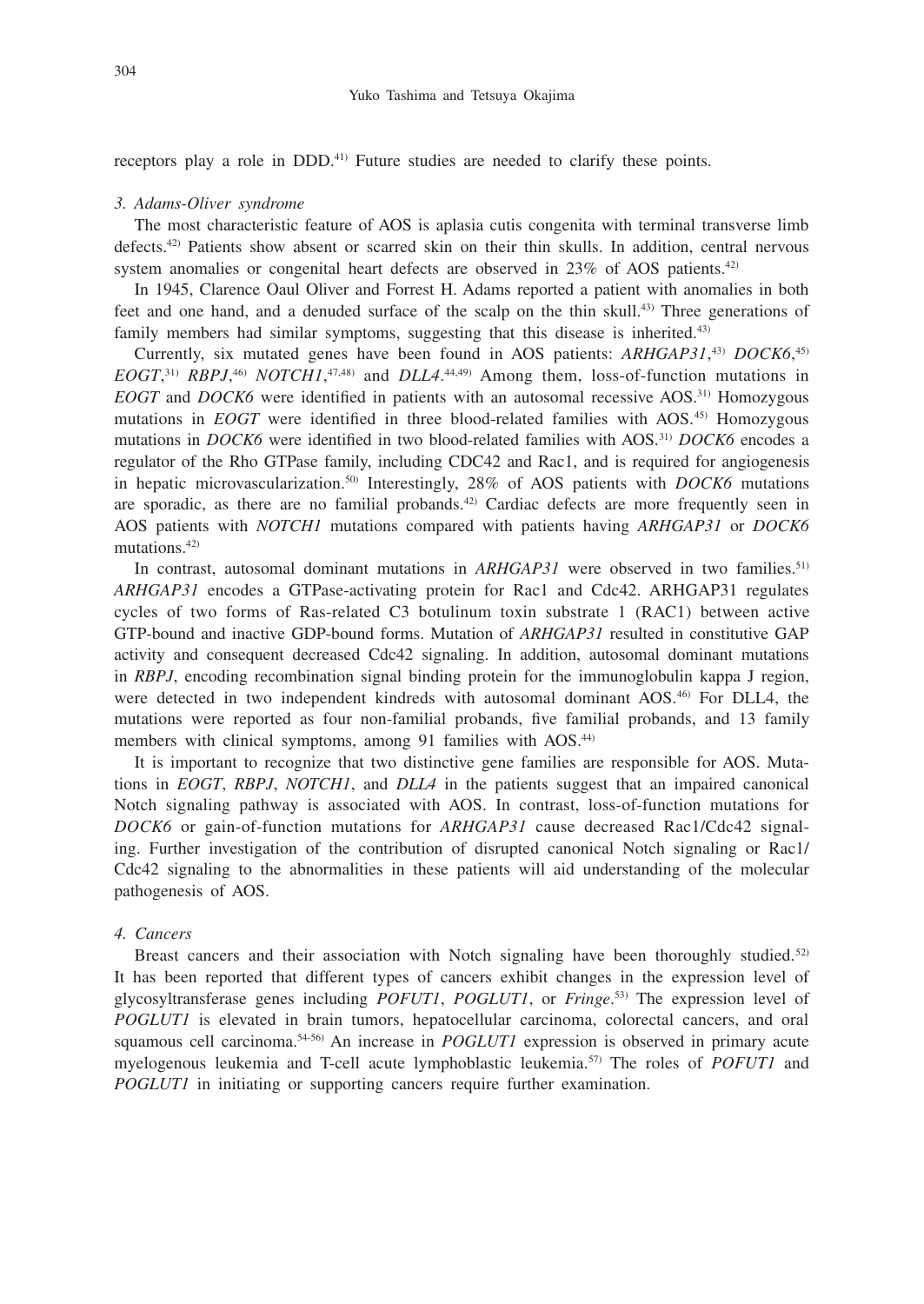#### **CONCLUSION**

In summary, *O*-glycosylation of Notch receptors plays an important role in their function. There are currently no effective therapies for the human diseases described in this review. Recently, a homozygous missense mutation (D233E) in *POGLUT1*, resulting in reduced Notch signaling, was identified in four siblings with autosomal recessive limb-girdle muscular dystrophy.58) Mutations in *POGLUT1* were also detected in patients with DDD, which is symptomatically distinct from muscular dystrophy. Further studies are needed to identify the contributions of genetic background and any late effects of the underlying genetic cause that are not directly related to congenital anomalies.

## ACKNOWLEDGMENTS

We thank all members who have done previous work in the Okajima lab.

#### **REFERENCES**

- 1) Haltom AR, Jafar-Nejadd H. The multiple roles of epidermal growth factor repeat *O*-glycans in animal development. *Glycobiology*, 2015; 25: 1027–1042.
- 2) Takeuchi H, Haltiwanger RS. Significance of glycosylation in Notch signaling. B*iochem Biophys Res Commun*, 2014; 453: 235–242.
- 3) Langridge PD, Struhl G. Epsin-dependent ligand endocytosis activates Notch by force. *Cell*, 2017; 171(6): 1383–1396.
- 4) Stephenson NL, Avis JM. Direct observation of proteolytic cleavage at the S2 site upon forced unfolding of the Notch negative regulatory region. *Proc Natl Acad Sci U S A*, 2012; 109(41): E2757–E2765.
- 5) Bozkulak EC, Weinmaster G. Selective use of ADAM10 and ADAM17 in activation of Notch1 signaling. *Mol Cell Biol*, 2009; 29(21): 5679–5695.
- 6) Savage CR Jr, Hash Jh, Cohen S. Epidermal growth factor. Location of disulfide bonds. *J Biol Chem*, 1973; 248: 7669–7672.
- 7) Luca VC, Jude KM, Pierce NW, Nachury MV, Fischer S, Garcia KC. Structural biology. Structural basis for Notch1 engagement of Delta-like 4. *Science*, 2015; 347: 847–853.
- 8) Harvey BM, Rana NA, Moss H, Leonardi J, Jafar-Neijad H, Haltiwanger RS. Mapping sites of *O*glycosylation and Fringe elongation on Drosophila Notch. *J Biol Chem*, 2016; 291(31): 16348–16360.
- 9) Kakuda S, Haltiwanger RS. Deciphering the Fringe-mediated Notch code: identification of activating and inhibiting sites allowing discrimination between ligands. *Developmental Cell*, 2017; 40: 1–9.
- 10) Rana NA, Nita-Lazar A, Takeuchi H, Kakuda S, Luther KB, Haltiwanger RS. *O*-glucose trisaccharide is present at high but variable stoichiometry at multiple sites on mouse Notch1. *J Biol Chem*, 2011; 286: 31623–31637.
- 11) Haltom AR, Jafar-Nejad H. The multiple roles of epidermal growth factor repeat *O*-glycans in animal development. *Glycobiology*, 2015; 10: 2017–1042.
- 12) Stahl M, Uemura K, Ge C, Shi S, Tashima Y, Stanley P. Roles of Pofut1 and *O*-fucose in mammalian Notch signaling. *J Biol Chem*, 2008; 283(20): 13638–13651.
- 13) Fermandez-Valdivia R, Takeuchi H, Samagrghandi A, Lopez M, Leonardi J, Haltiwanger RS, *et al.* Regulation of mammalian Notch signaling and embryonic development by the protein *O*-glucosyltransferase Rumi. *Development*, 2011; 138(10): 1925–1934.
- 14) Moleny DJ, Shair LH, Lu FM, Xia J, Locke R, Matta KK, *et al.* Mammalian Notch1 is modified with two unusual forms of *O*-linked glycosylation found on epidermal growth factor-like modules. *J Biol Chem*, 2000; 275: 9604–9611.
- 15) Wang Y, Spellman MW. Purification and characterization of a GDP-fucose:polypeptide fucosyltransferase from Chinese hamster ovary cells. *J Biol Chem*, 1998; 273: 8112–8118.
- 16) Wang Y, Shao L, Shi S, Harris RJ, Spellman MW, Stanley P, *et al.* Modification of epidermal growth factor-like repeats with *O*-fucose. Molecular cloning and expression of a novel GDP-fucose protein *O*fucosyltransferase. *J Biol Chem*, 2001; 276: 40338–40345.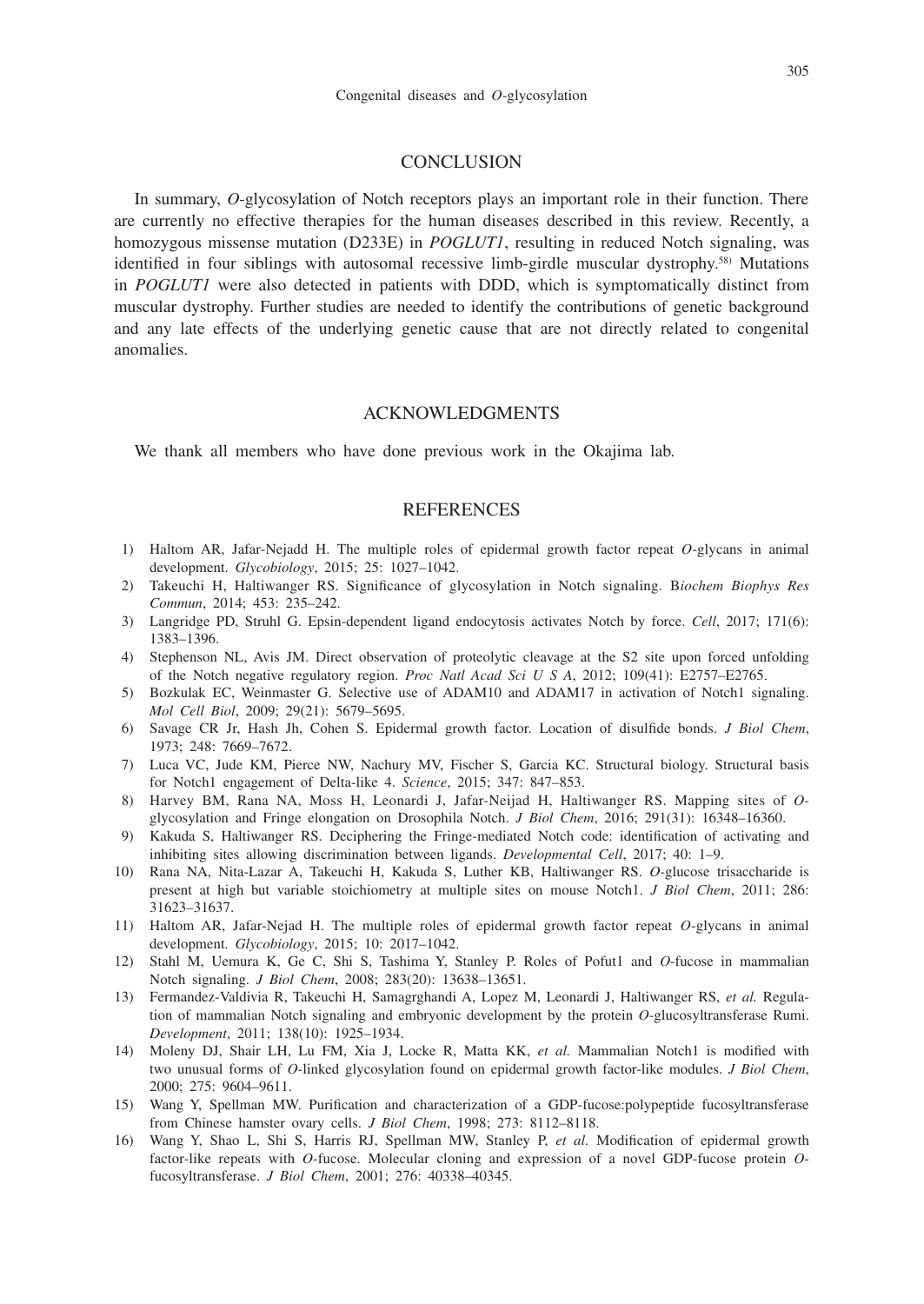- 17) Okajima T, Irvine KD. Regulation of notch signaling by *O*-linked fucose. *Cell*, 2002; 111: 893–904.
- 18) Takeuchi H, Kantharia J, Sethi MK, Bakker H, Haltiwanger RS. Site-specific *O*-glucosylation of the epidermal growth factor-like (EGF) repeats of notch: efficiency of glycosylation is affected by proper folding and amino acid sequence of individual EGF repeats. 2012, *J Biol Chem*, 2012; 287: 33934–433944.
- 19) Rampal R, Luther KB, Haltiwanger RS. Notch signaling in normal and disease states: possible therapies related to glycosylation. 2007, *Curr Mol Med*, 2007; 7(4): 427–425.
- 20) Shi S, Stanley P. Protein *O*-fucosyltransferase 1 is an essential component of Notch signaling pathways. *Proc Natl Acad Sci U S A*, 2003; 100(9): 5234–5239.
- 21) Okamura Y, Saga Y. Pofut1 is required for the proper localization of the Notch receptor during mouse development. *Mech Dev*, 2008; 125(8): 663–673.
- 22) Muller J, Rana NA, Serth K, Kakuda S, Haltiwanger RS, Gossler A. *O*-fucosylation of the notch ligand mDLL1 by POFUT1 is dispensable for ligand function. *PLoS One*, 2014; 9(2): e88571.
- 23) Serth K, Schuster-Gossler K, Kremmer E, Hansen B, Marohn-Kohn B, Goccler A. *O*-fucosylation of DLL3 is required for its function during somitogenesis. *PLoS One*, 2015; 10(4): e0123776.
- 24) Okajima T, Xu A, Lei L, Irvine KD. Chaperone activity of protein *O*-fucosyltransferase 1 promotes notch receptor folding. *Science*, 2005; 307(5715): 1599–1603.
- 25) Ishio A, Sasamura T, Ayukawa T, Kuroda J, Ishikawa HO, Aoyama N, *et al. O*-fucose monosaccharide of Drosophila Notch has a temperature-sensitive function and cooperates with *O*-glucose glycan in Notch transport and Notch signaling activation. *J Biol Chem*, 2015, 290(1): 505–519.
- 26) Hase S, Kawabata S, Nishimura H, Takeya H, Sueyoshi T, Miyata T, *et al.* A new trisaccharide sugar chain linked to a serine residue in bovine blood coagulation factors VII and IX. *J Biochem*, 1988; 104(6): 867–868.
- 27) Acar M, Jafar-Nejad H, Takeuchi H, Rajan S, Ibrani D, Rana NA, *et al.* Rumi is a CAP10 domain glycosyltransferase that modifies Notch and is required for Notch signaling. *Cell*, 2008; 132(2): 247–258.
- 28) Matsuura A, Ito M, Sakaidani Y, Kondo T, Murakami K, Furukawa K, *et al. O*-linked *N*-acetylglucosamine is present on the extracellular domain of notch receptors. *J Biol Chem*, 2008; 283(51): 35486–35495.
- 29) Sakaidani Y, Nomura T, Matsuura A, Ito M, Suzuki E, Murakami K, *et al. O*-linked-*N*-acetylglucosamine on extracellular protein domains mediates epithelial cell-matrix interactions. *Nat Commun*, 2011;2: 583:1–9.
- 30) Sawaguchi S, Varshney S, Ogawa M, Sakaidani Y, Yagi H, Takeshita K. *O*-GlcNAc on NOTCH1 EGF repeats regulates ligand-induced Notch signaling and vascular development in mammals. *Elife*, 2017; e24419.
- 31) Shaheen R, Aglan M, Keppler-Noreuil K, Fageih E, Ansari S, Horton K, *et al.* Mutations in EOGT confirm the genetic heterogeneity of autosomal-recessive Adams-Oliver syndrome. *Am J Hum Genet*, 2013; 92(4): 598–604.
- 32) Cohen I, Silberstein E, Perez Y, Landau D, Elbedour K, Langer Y, *et al.* Autosomal recessive Adams-Oliver syndrome caused by homozygous mutation in EOGT, encoding an EGF domain-specific *O*-GlcNAc transferase. *Eur J Hum Genet*, 2014; 22(3): 374–378.
- 33) Burton BK, Hauser L, Nadler HL. Congenital scallop defects with distal limb anomalies: report of a family. *J Med Genet*, 1976; 13(6): 466–468.
- 34) Bonafede RP, Beighton P. Autosomal dominant inheritance of scallop defects with ectrodactyly. *Am J Med Genet*, 1979; 3(1): 35–41.
- 35) Masek J, Andresson ER. The developmental biology of genetic Notch disorders. *Development*, 2017; 144: 1743–1763.
- 36) Li L, Krantz ID, Deng Y, Genin A, Banta AB, Collins CC, *et al.* Alagille syndrome is caused by mutations in human Jagged1, which encodes a ligand for Notch1. *Nat Genet*, 1997; 16(3): 243–251.
- 37) McDaniell R, Warthen DM, Sanchez-Lara PA, Pai A, Krants ID, Piccoli DA, *et al.* NOTCH2 mutations cause Alagille syndrome, a heterogeneous disorder of the notch signaling pathway. *Am J Hum Genet,* 2006; 79(1): 169–173.
- 38) Joutel A, Corpechot C, Ducros A, Vahedi K, Chabriat H, Mouton P, *et al.* Notch3 mutations in CADASIL, a hereditary adult-onset condition causing stroke and dementia. *Nature*, 1996; 383: 707–710.
- 39) Basmanav FB, Oprisoreanu AM, Pastermack SM, Thiele H, Fritz G, Wenzel J, *et al.* Mutations in PO-GLUT1, encoding protein *O*-glucosyltransferase 1, cause autosomal-dominant Dowling-Degos disease. *Am J Hum Genet*, 2014; 94(1): 135–143.
- 40) Li M, Cheng R, Liang J, Yan H, Zhang H, Yang L, *et al.* Mutations in POFUT1, encoding protein *O*fucosyltransferase 1, cause generalized Dowling-Degos disease. *Am J Hum Genet*, 2013; 92(6): 895–903.
- 41) Haltom AR, Lee TV, Harvet BM, Leonardi J, Chen Y, Hong Y, *et al.* The protein *O*-glucosyltransferase Rumi modifies eyes shut to promote rhabdomere separation in *Drosophila*. *PLoS Genet*, 2014; 10(11): e1004795.